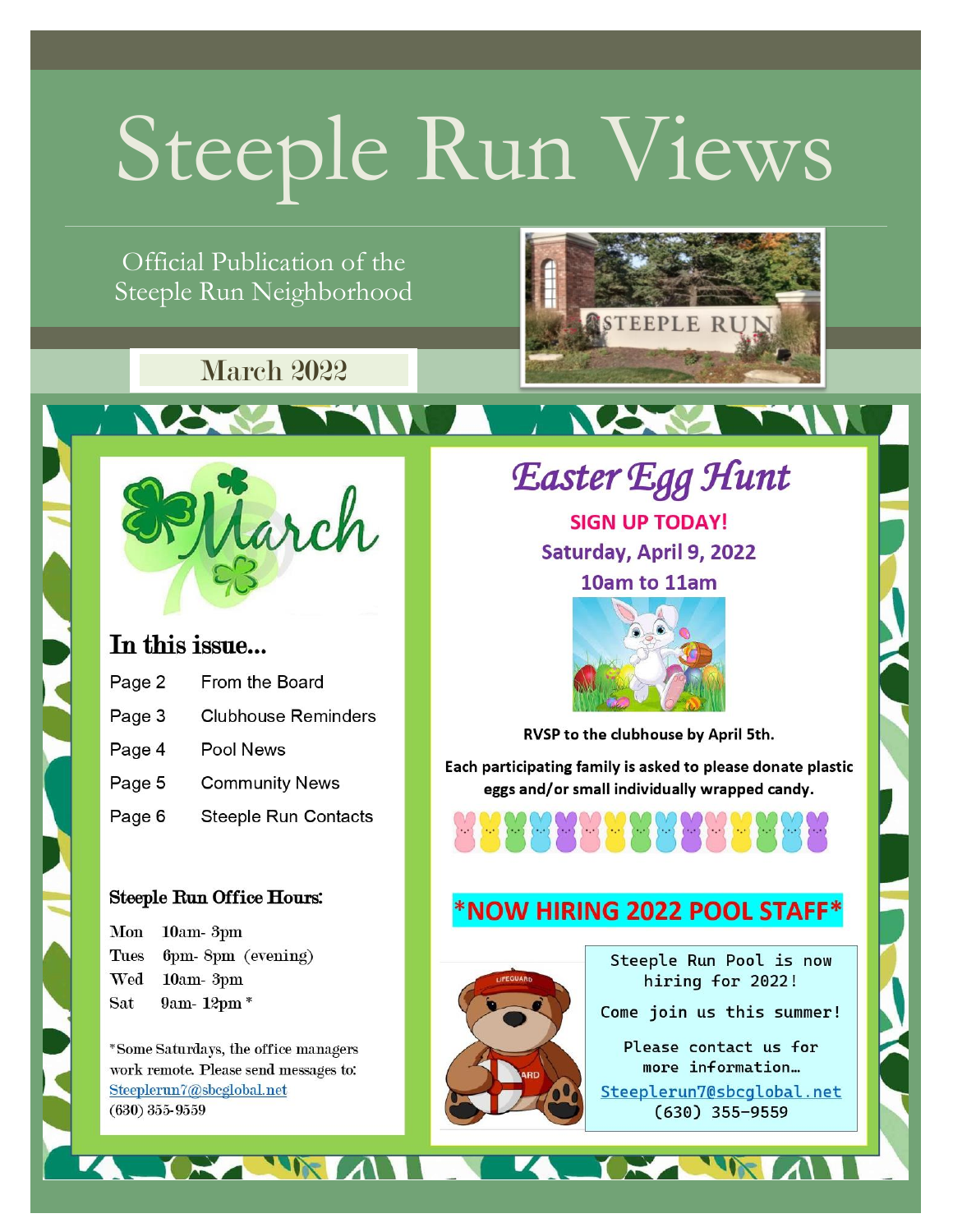## From the Board

#### **Email Blast System**



**Steeple Run has implemented an email blast system to communicate special events, newsletter availability or budget and assessment information. Have you signed up yet? To sign up go to WWW.STEEPLERUN.NET and select CONTACT US in the top right corner. Then select SUBSCRIBE TO OUR EMAIL.**



**The Clubhouse offers notary services free of charge to Steeple Run Residents. Please contact the Steeple Run Clubhouse to make arrangements.**



### **Actions taken by the SRCC Board**

- Approved new clubhouse cleaning service
- Approved staff hourly wage increases
- Recap of fiscal year 2021
- **Next Meeting: Thursday, March 2, 2022**

**Meeting minutes can be found at steeplerun.net. All residents are welcome to attend the monthly board meeting. The board meets the second Thursday of each month at 7:30 p.m.**



#### **Executive Board Members At Large Members**

**Brian Cleary – President Michael Klecka - Vice President Tim Loatman– Secretary Lynn Gutoski - Treasurer**

**Brian Haberstich Jakob Breving-Johnson Sarah Kline Mike Ladas Eric Lukacsik Troy Michalek**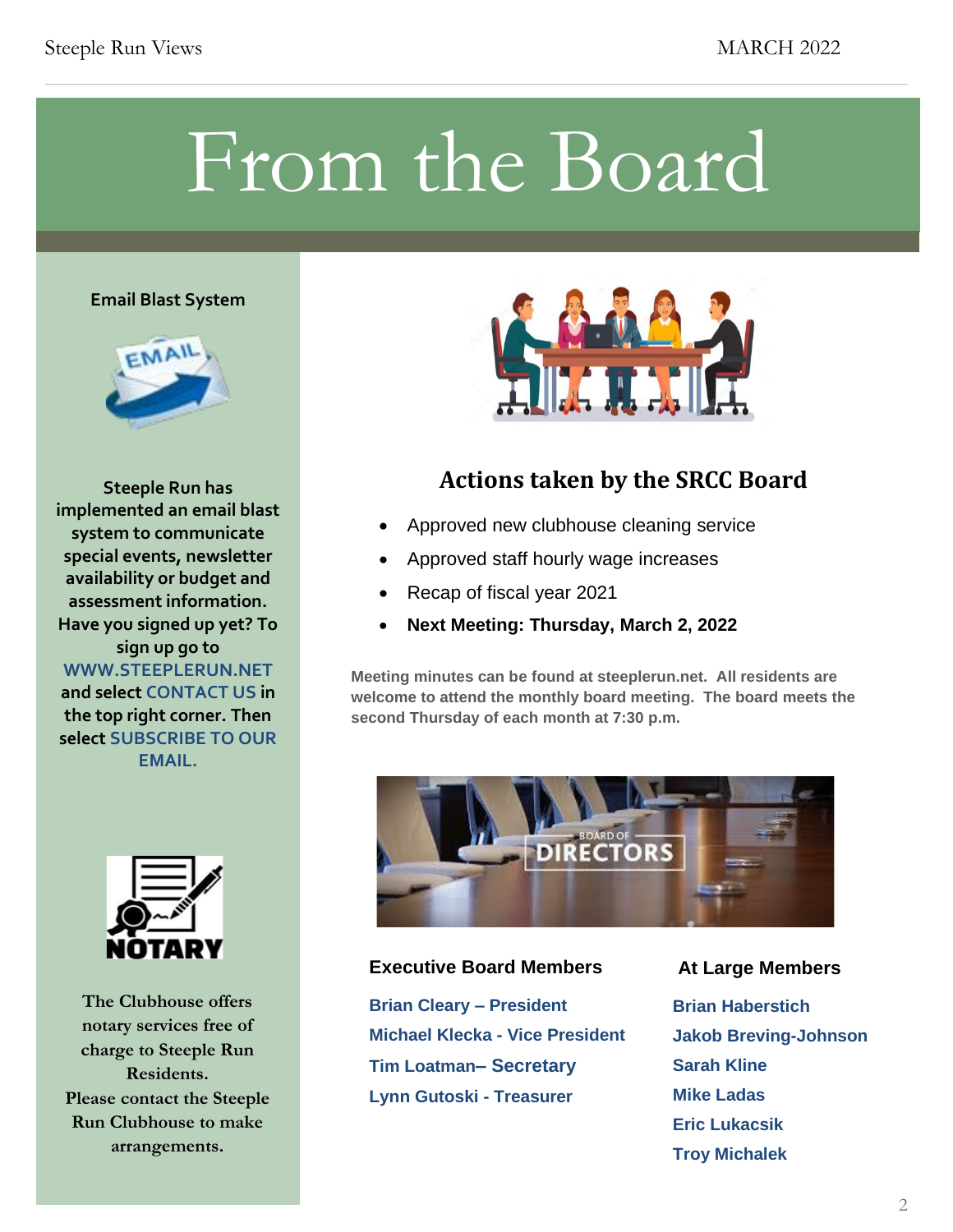## Clubhouse Reminders

.

## **Delegation of Rights**



**2022 DELEGATION OF RIGHTS** was due by **January 1st.** A current Delegation of Rights must be on file in the clubhouse for any renters wanting to use the pool or rent the clubhouse. These forms were mailed to the owners and need to be updated on an annual basis. No pool passes or clubhouse rentals will be issued to renters without a current form on file.

## **Clubhouse Rentals**



Please contact the Steeple Run Clubhouse for rental availability. As a reminder, rentals are only available to Steeple Run residents. The cost to rent is \$150 per day. There is also a refundable \$300 security deposit due one week prior to your event. Rentals are on a first come first serve basis. The Clubhouse cannot hold a date without a contract and payment. To inquire about available dates, please contact the Steeple Run Clubhouse office. [Steeplerun7@sbcglobal.net](mailto:Steeplerun7@sbcglobal.net)



#### **Paid Assessment Letters are Required to Sell Your Home**

When selling your home, please have your attorney request a paid assessment letter at least five business days in advance of your closing. The cost of the paid assessment letter is \$40.00. If you need it sooner, a \$20 fee will be added. The request must be in writing and come from your attorney. Please include the closing date, property address, names of the sellers, names & contact info of the buyers and contact information for both attorneys. Please email request to:





**P All fences along common areas, whether new or replacements must be approved by the Board of Directors prior to being constructed or repaired.** 

#### **Article 7.09 of the Steeple Run Declaration of Covenants:**

7.09 Alteration of Dwelling Units: No<br>relocate, heighten, lower or other<br>construct any fonce wall or natio a "Common Area" u<br>Directors at a Sp<br>resolution passed 7.09 Alteration of Dwelling Units: No Dwelling Unit Owner shall relocate, heighten, lower or otherwise move, change or construct any fence, wall or patio adjoining or adjacent to the "Common Area" unless consented thereto by the Board of Directors at a Special Meeting called for that purpose. A resolution passed by said Board and signed by the presiding officer shall be procured prior to the commencement of any construction, alteration or change.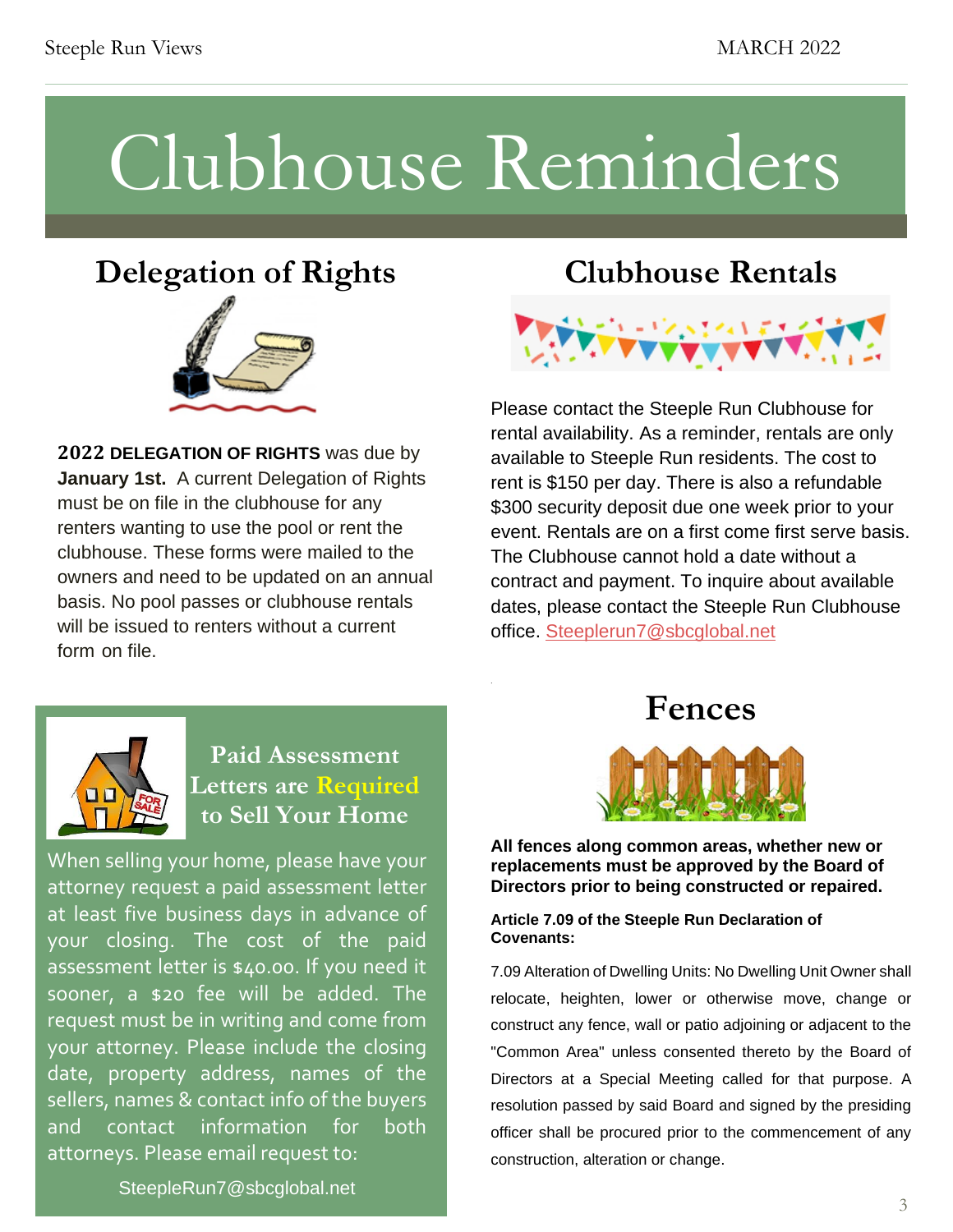## Pool News



### **POOL MANAGER & LIFEGUARDS**

The Steeple Run Pool is open Memorial Day weekend - Labor Day 2022. This position is under the general supervision of the Steeple Run Pool Committee/ Board of Directors. This position may include days, evenings, weekends and holidays.

#### **Responsibilities:**

- Responsible for the operations of the entire swimming complex facility, the swimming pool employees, and the overall safety of those who use the facility
- Enforce rules, regulations and policies to ensure safety of patrons.
- Ensure that pool facility is a safe environment at all times and maintain safety standards
- Clean and sanitize swimming pool (includes cleaning pool & backwash filters, skimming pool surfaces, and checking that chemicals in pool are at ideal levels)
- Ensure that all pool equipment is in good working order and request repair/replacement as needed
- Obtain chemicals, equipment, and supplies as needed
- Oversee pool events, including private pool parties
- Respond to emergencies and first aid procedures.
- Supervise concessions and the monetary transactions that take place.
- Maintain orderliness by inspecting swimming pool areas and locker rooms.  $\bullet$

#### **Requirements:**

- Completion of Lifeguard Training, First Aid and CPR certification.
- Lifeguards must be 15 years or older

### If interested, please contact the Steeple Run Office at:

Steeplerun7@scbglobal.net or (630) 355-9559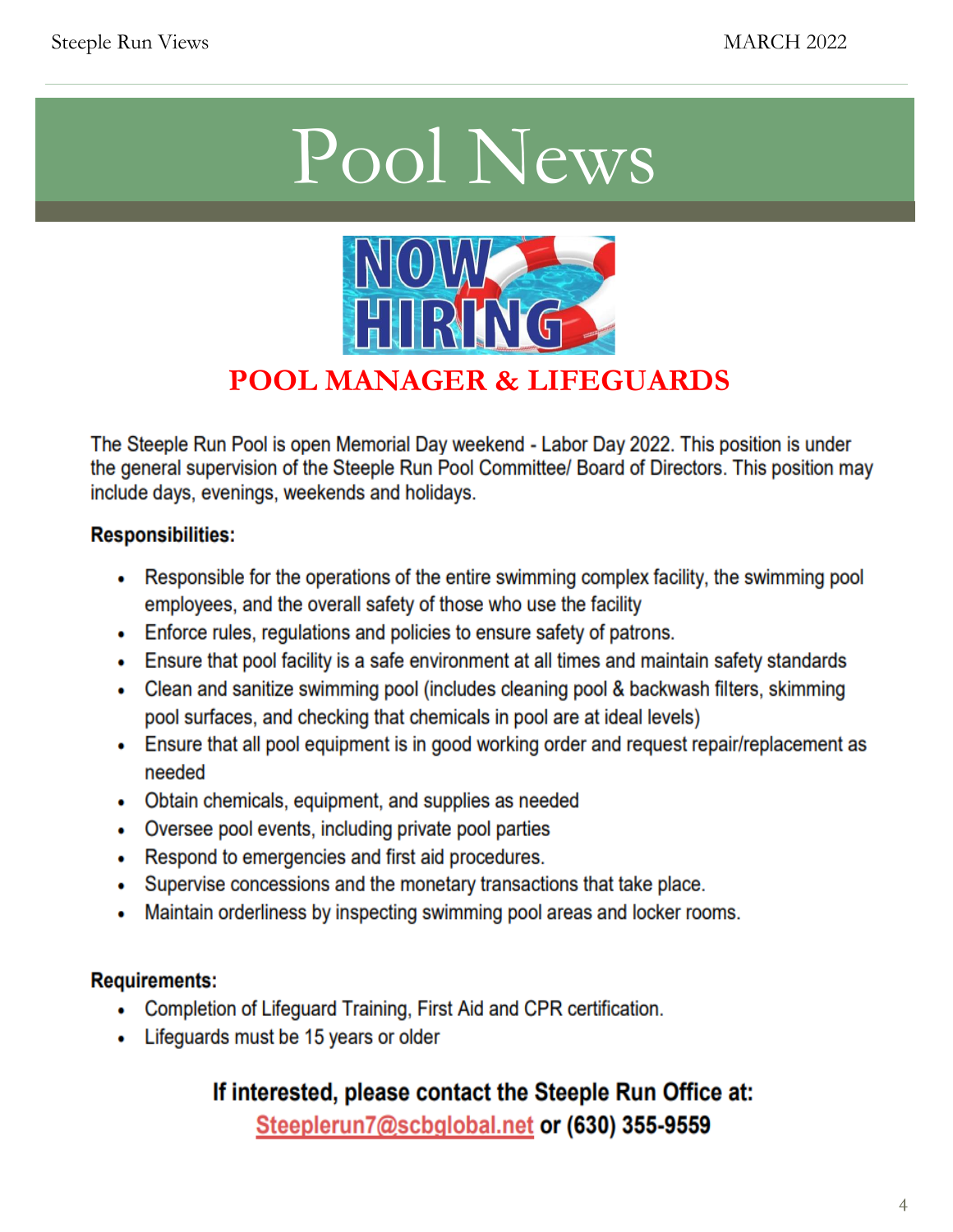

### **Be Aware: Coyote Sightings are on the Rise**



 $\frac{1}{\sqrt{2}}$  sightings. Please be aware and on the lookout as some Steeple Run residents have weekends from 12-8pm. 12-8pm. 12-8pm. 12-8pm. 12-8pm. 12-8pm. 12-8pm. 12-8pm. 12-8pm. 12-8pm. 12-8pm. 12-8pm. 12-8pm. 12-8pm. 12-8pm. 12-8pm. 12-8pm. 12-8pm. 12-8pm. 12-8pm. 12-8pm. 12-8pm. 12-8pm. 12-8pm. 12-8pm. 12-8pm. The Forest Preserve District of DuPage County reported an increase in coyote spotted them over the winter.

#### HOW TO AVOID CONFLICTS WITH COYOTES

- $T_{\rm eff}$  will consider for the season on  $L$ 1. Do not feed coyotes
	- 2. Do not let pets run loose
	- . 3. Do not run from a coyote
	- 6. Report aggressive, fearless coyotes.
	- 7. Keep your yard clean to limit attractions.

#### Sustainable Saturday Recycling Event



The 2022 Sustainable Saturday Event is scheduled for Saturday, March 19, 2022 from 9 a.m. to noon in the Benedictine University Rice Center Parking Lot at 5700 College Road. Please allow sufficient time for drop off. Due to anticipated large traffic volume, there may be periodic delays. Please visit the Village of Lisle website for more information and for a list of acceptable items.